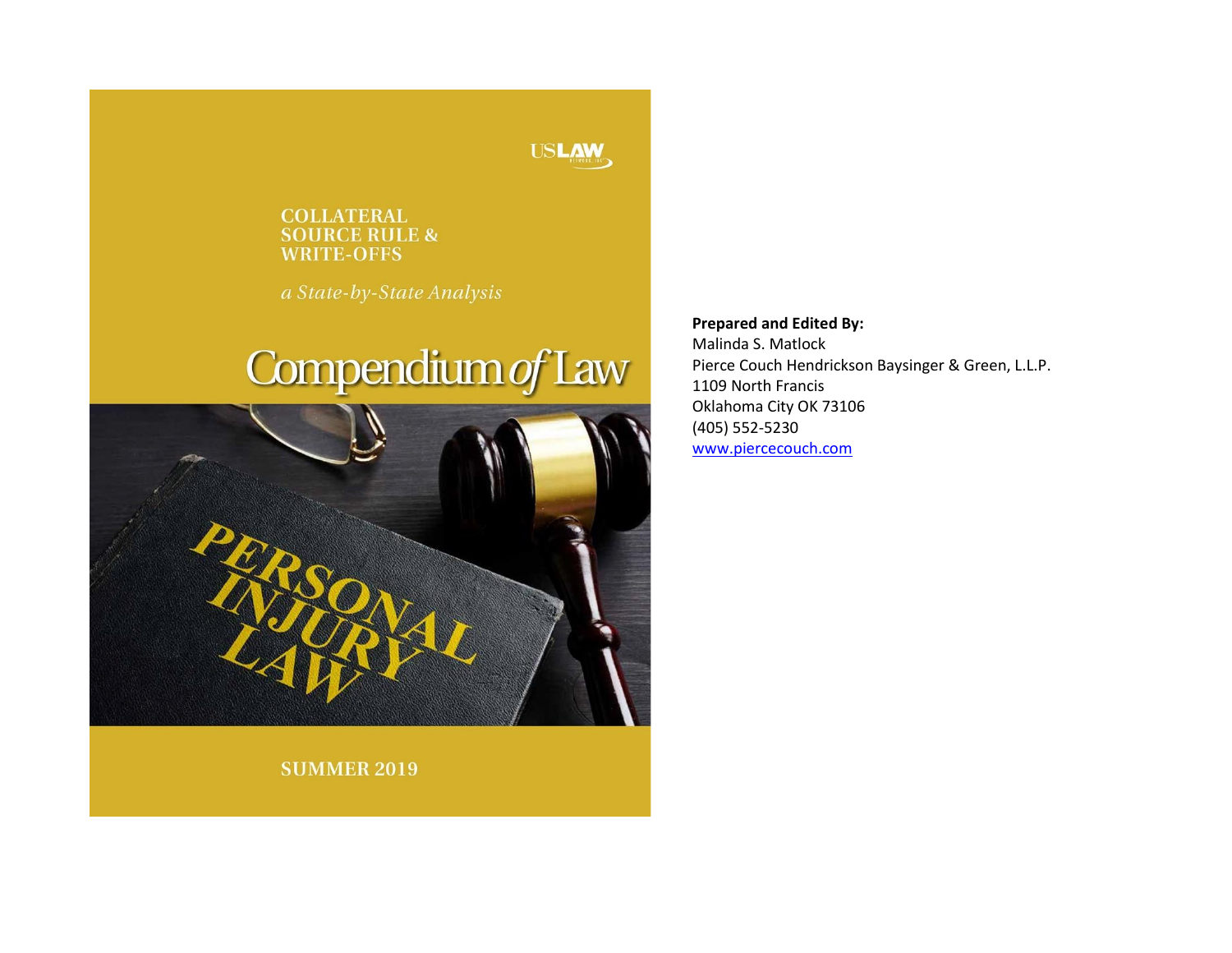|                 | Red: billed evidence only                    |                                                           |                                              |                                                           | Purple: hybrid approach                                                                                                                                                                                                                                                                                                                                                                                                                                                                                                                                                                                                                                                                                                                       |  |  |
|-----------------|----------------------------------------------|-----------------------------------------------------------|----------------------------------------------|-----------------------------------------------------------|-----------------------------------------------------------------------------------------------------------------------------------------------------------------------------------------------------------------------------------------------------------------------------------------------------------------------------------------------------------------------------------------------------------------------------------------------------------------------------------------------------------------------------------------------------------------------------------------------------------------------------------------------------------------------------------------------------------------------------------------------|--|--|
|                 | <b>Private Insurance</b>                     |                                                           |                                              | <b>Medicare/Medicaid</b>                                  |                                                                                                                                                                                                                                                                                                                                                                                                                                                                                                                                                                                                                                                                                                                                               |  |  |
| <b>State</b>    | <b>Maximum</b><br><b>Recovery</b>            | <b>Evidence</b><br><b>Accepted</b>                        | <b>Maximum</b><br><b>Recovery</b>            | <b>Evidence</b><br><b>Accepted</b>                        | <b>Authority + Notes</b>                                                                                                                                                                                                                                                                                                                                                                                                                                                                                                                                                                                                                                                                                                                      |  |  |
| <b>Alabama</b>  | billed                                       | Billed, paid, &<br>premiums                               | billed                                       | Billed, paid, &<br>premiums                               | Ala. Code §§ 12-21-45, 6-5-22: essentially circumventing the need<br>for a "billed v paid" distinction.<br>also admissible: Plaintiff's obligation to repay Collateral Source<br>2016 WL 4493586, Magrinat v. Maddox: plaintiff entitled to recover<br>the amount of the medical bill for which he was liable, not simply<br>the amount for which doctor agreed to sell the debt to third party.                                                                                                                                                                                                                                                                                                                                              |  |  |
| <b>Alaska</b>   | <b>Billed</b><br>+ Post-verdict<br>Reduction | <b>Billed (implied)</b>                                   | <b>Billed</b><br>+ Post-verdict<br>Reduction | <b>Billed</b>                                             | Alaska Stat. § 9.17.070., Alaska Stat. § 9.55.548: limits damages to<br>amounts exceeding that already paid by a collateral source in<br>MedMal cases (except for CS in the form of death benefits and fed<br>programs where subrogation is required by law).<br>Reid v. Williams, 964 P.2d 453, 456 (Alaska 1998).<br>Jones v. Bowie Industries, Inc., 282 P.3d 316 (Alaska 2012).<br>2013 WL 3177834, American President Lines, LTD v. Marine<br>Mechanical Inc.: the calculation of damages requires a process by<br>which the final award id calculated based on the amount of the<br>collateral benefit received and the amount the claimant paid to<br>secure such a benefit; only applies to tort actions and not contract<br>damages. |  |  |
| <b>Arizona</b>  | <b>Billed</b>                                | MedMal: Billed,<br>paid, and<br>premiums<br>Other: Billed | billed                                       | MedMal: Billed,<br>paid, and<br>premiums<br>Other: Billed | Lopez v. Safeway Stores, Inc., 129 P.3d 487, 496 (Ariz. 2006). A write-<br>off is considered a collateral source.                                                                                                                                                                                                                                                                                                                                                                                                                                                                                                                                                                                                                             |  |  |
| <b>Arkansas</b> | Paid                                         | Paid                                                      | Paid                                         | Paid                                                      | Ark. Code § 16-55-212(b).<br>Ark. Code 16-212(b) held unconstitutional by Johnson v. Rockwell<br>Automation Inc., (2009 ARK 241) for violation of separation of<br>powers-limits damages.                                                                                                                                                                                                                                                                                                                                                                                                                                                                                                                                                     |  |  |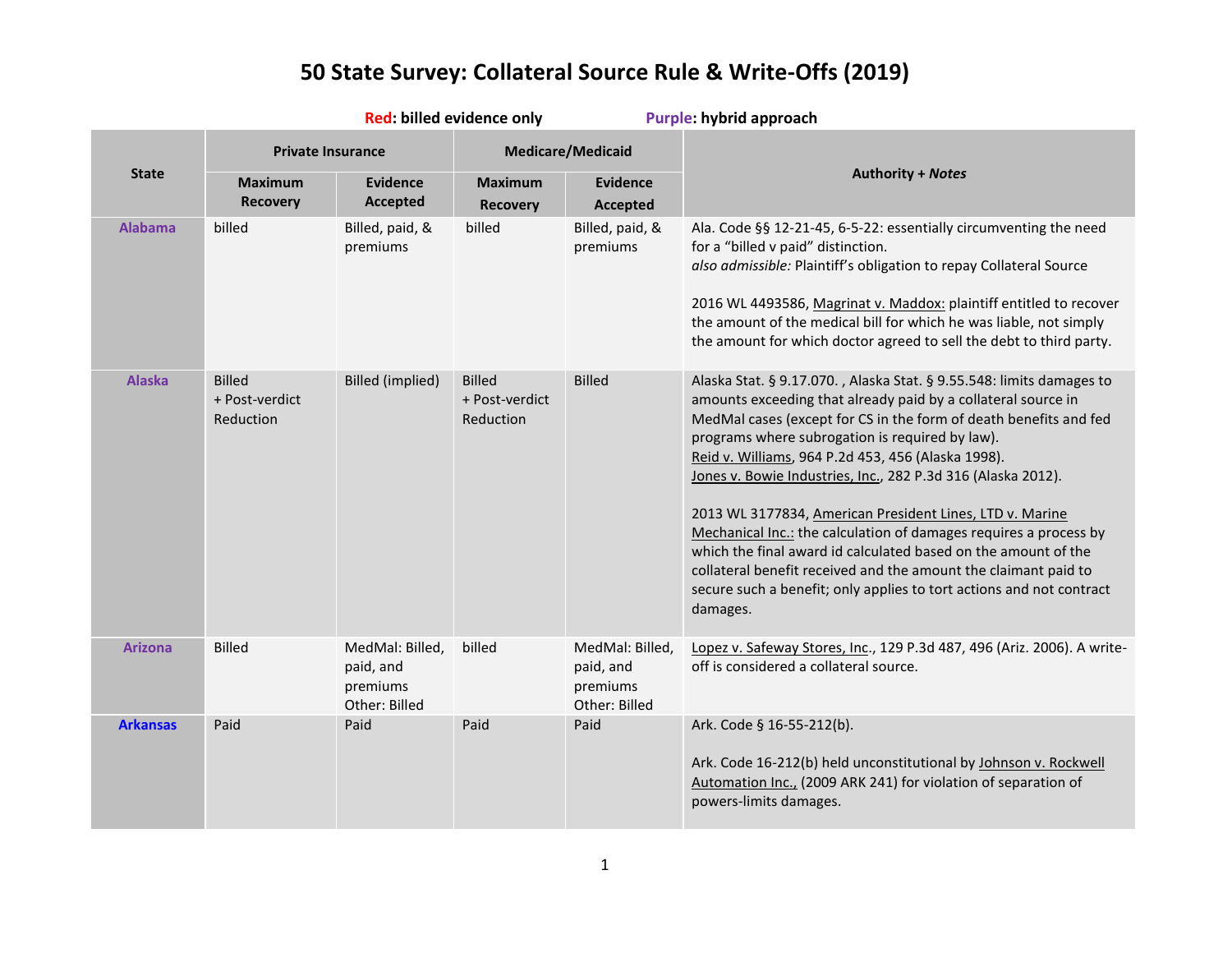|                    | Red: billed evidence only           |                             |                                        | Purple: hybrid approach     |                                                                                                                                                                                                                                                                                                                                                                                                                                                                                                                                                                                                                                                      |
|--------------------|-------------------------------------|-----------------------------|----------------------------------------|-----------------------------|------------------------------------------------------------------------------------------------------------------------------------------------------------------------------------------------------------------------------------------------------------------------------------------------------------------------------------------------------------------------------------------------------------------------------------------------------------------------------------------------------------------------------------------------------------------------------------------------------------------------------------------------------|
|                    | <b>Private Insurance</b>            |                             |                                        | <b>Medicare/Medicaid</b>    |                                                                                                                                                                                                                                                                                                                                                                                                                                                                                                                                                                                                                                                      |
| <b>State</b>       | <b>Maximum</b><br><b>Recovery</b>   | Evidence<br><b>Accepted</b> | <b>Maximum</b><br><b>Recovery</b>      | <b>Evidence</b><br>Accepted | <b>Authority + Notes</b>                                                                                                                                                                                                                                                                                                                                                                                                                                                                                                                                                                                                                             |
|                    |                                     |                             |                                        |                             | 16-114-208 Damages statute also held unconstitutional by McMullin<br>v. U.S. (515 F.Supp.2d 904); trial court must exclude evidence of<br>payments received by an injured party from sources collateral to the<br>wrongdoer, such as private insurance or government benefits.<br>2015 WL 11108888, Finley v. Evans: The parties may argue their<br>competing theories of damages to the jury, with the jury ultimately<br>determining the proper measure of damages that, from a<br>consideration of all the evidence, would fairly and reasonably<br>compensate plaintiff for her alleged injuries, should she establish<br>liability and recover. |
| <b>California</b>  | Paid                                | paid                        | Paid                                   | Paid                        | Insurance: Howell v. Hamilton Meats & Provisions, Inc., 52 Cal. 4th<br>541, 550, 257 P.3d 1130, 1134 (2011), reh'g denied (Nov. 2, 2011).<br>Medicare/caid: Hanif v. Hous. Auth., 200 Cal. App. 3d 635, 639, 246<br>Cal. Rptr. 192, 194 (Ct. App. 1988).                                                                                                                                                                                                                                                                                                                                                                                             |
| <b>Colorado</b>    | <b>Billed</b>                       | <b>Billed</b>               | <b>Billed</b>                          | billed                      | Colo. Rev. Stat § 13-21-111.6 (2008) allows a reduction of the verdict<br>by the amount paid by the CS EXCEPT where the payments arose<br>from contractual obligations intended to benefit the injured party.<br>Barnett v. American Family Mut. Ins. Co., 843 P.2d 1302, 1309 (Colo.<br>1993). Crossgrove v. Wal-Mart Stores, Inc., 280 P.3d 29 (Colo. Ct.<br>App. 2010) aff'd, 2012 CO 31, 276 P.3d 562 (Colo. 2012).<br>Smith v. Kinningham, 328 P.3d 258 (2013): Alleged Medicaid<br>benefits paid were collateral source benefits, supporting finding of<br>inadmissibility.                                                                    |
| <b>Connecticut</b> | Billed + post-<br>verdict reduction | <b>Billed</b>               | Billed + post-<br>verdict<br>reduction | <b>Billed</b>               | Hernandez v. Marquez, 377482, 2004 WL 113616 (Conn. Super. Ct.<br>Jan. 5, 2004). Conn. Gen. Stat. Ann. § 52-225 (West).<br>recovery is reduced post-verdict by the total amount of collateral<br>sources paid minus premiums paid for the benefit                                                                                                                                                                                                                                                                                                                                                                                                    |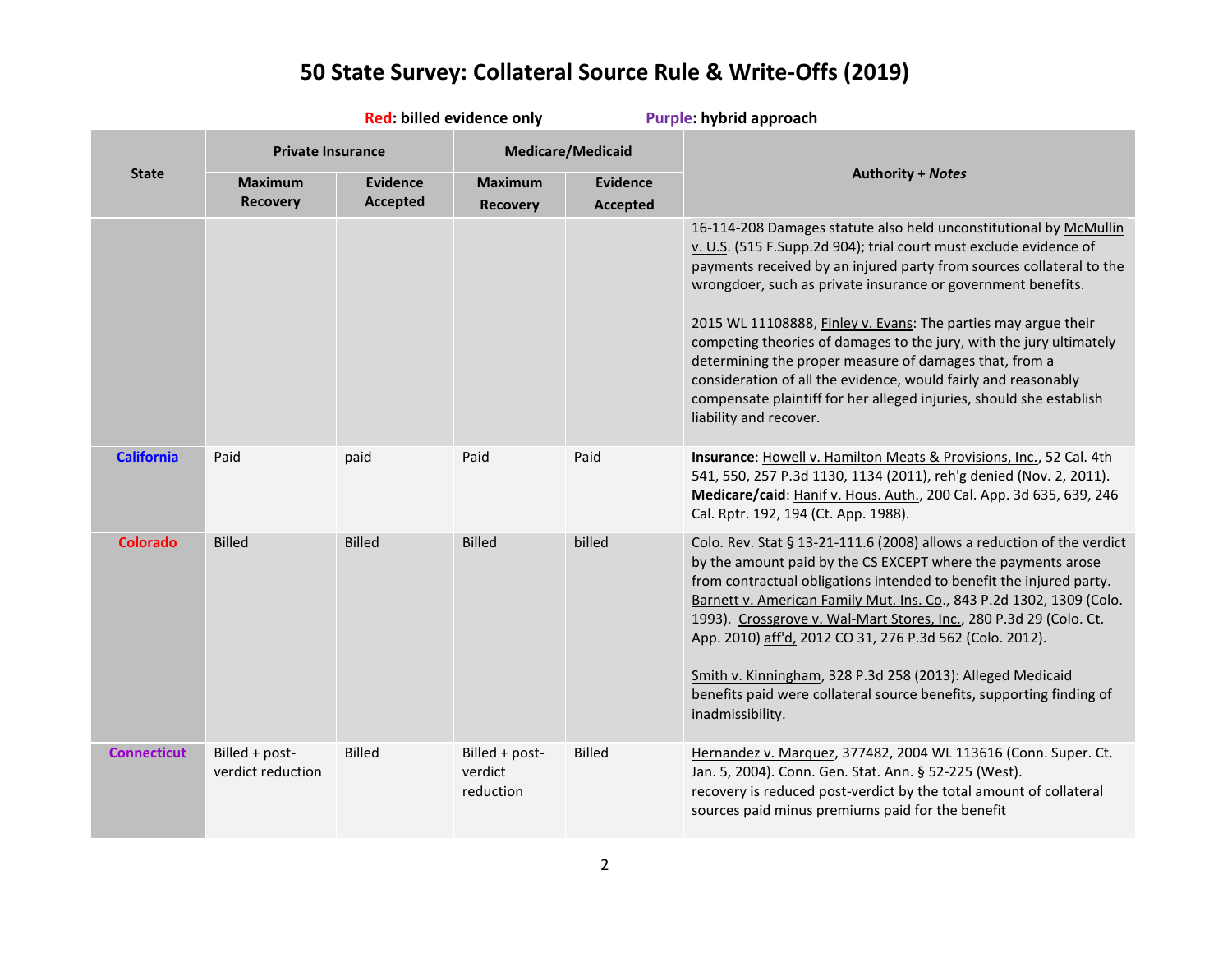|                 | Red: billed evidence only           |                                    |                                                         |                             | Purple: hybrid approach                                                                                                                                                                                                                                                                                                                                                                                                                                                                                                                                                                                                                                                                                                                                                                                             |  |  |
|-----------------|-------------------------------------|------------------------------------|---------------------------------------------------------|-----------------------------|---------------------------------------------------------------------------------------------------------------------------------------------------------------------------------------------------------------------------------------------------------------------------------------------------------------------------------------------------------------------------------------------------------------------------------------------------------------------------------------------------------------------------------------------------------------------------------------------------------------------------------------------------------------------------------------------------------------------------------------------------------------------------------------------------------------------|--|--|
|                 | <b>Private Insurance</b>            |                                    | <b>Medicare/Medicaid</b>                                |                             |                                                                                                                                                                                                                                                                                                                                                                                                                                                                                                                                                                                                                                                                                                                                                                                                                     |  |  |
| <b>State</b>    | <b>Maximum</b><br><b>Recovery</b>   | <b>Evidence</b><br><b>Accepted</b> | <b>Maximum</b><br><b>Recovery</b>                       | <b>Evidence</b><br>Accepted | <b>Authority + Notes</b>                                                                                                                                                                                                                                                                                                                                                                                                                                                                                                                                                                                                                                                                                                                                                                                            |  |  |
| <b>Delaware</b> | <b>Billed</b>                       | <b>Billed</b>                      | MedMal: Post-<br>verdict<br>reduction.<br>Other: Billed | billed                      | Mitchell v. Haldar 883 A.2d 32 (Del. 2005).<br>Del. Code Ann. tit. 18 § 6862.<br>Smith v. Mahoney, 150 A.3d 1200 (2016): collateral source rule did<br>not apply to damages for past medical expenses beyond amount<br>actually paid by Medicaid to medical providers.<br>Stayton v. Delaware Health Corp., 204 WL 4782997: Unlike private<br>insurance, participation in Medicare is involuntary. One does not<br>freely contract for Medicare benefits the way one obtains private<br>insurance.<br>Sweiger v. Delaware Park, LLC, 2013 WL 6662787: The collateral<br>source rule provides that it is the tortfeasor's responsibility to<br>compensate for the reasonable value of all harm that he or she<br>causes and that responsibility is not confined to the net loss that the<br>injured party receives.  |  |  |
| <b>Florida</b>  | Billed + Post-<br>verdict reduction | <b>Billed</b>                      | <b>Billed</b>                                           | <b>Billed</b>               | Fla. Stat. § 768.76(1) (2008): the write-off is a collateral source.<br>REDUCTION: by the amount contributed by the CS less the cost of<br>consideration for that benefit.<br>Note: no reduction for Medicare/Medicaid/Workers' Comp/gov't<br>programs if the Fed gov't has a right to subrogation claims.<br>No evidence of Medicare discounts. Thyssenkrupp Elevator Corp. v.<br>Lasky, 868 So. 2d 547 (Fla. 4th DCA 2003).<br>Amount of contractual discount for which no right of subrogation<br>exists is amount of the setoff. Goble v. Frohman, 901 So. 2d 830 (Fla.<br>$2005$ ).<br>Compensatory damages do not include the difference between the<br>amount Medicare providers accepted and the amount billed.<br>Cooperative Leasing, Inc. v. Johnson, 872 So. 2d 956 (Fla. 2 <sup>nd</sup> DCA<br>2004). |  |  |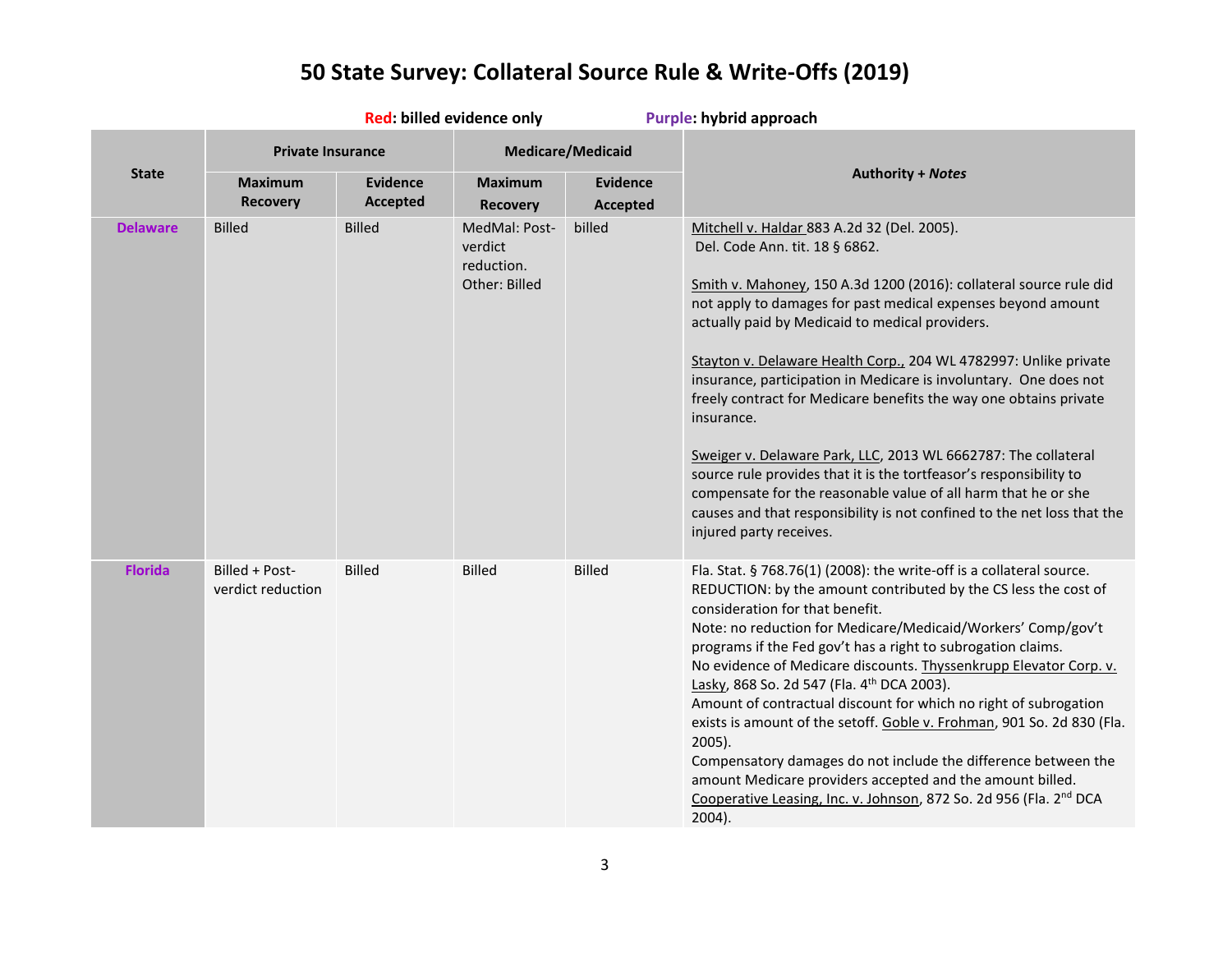|                 | Red: billed evidence only                                              |                                    |                                                                     | Purple: hybrid approach            |                                                                                                                                                                                                                                                                                                                                                                                                                                                                                                                                                                                                                         |
|-----------------|------------------------------------------------------------------------|------------------------------------|---------------------------------------------------------------------|------------------------------------|-------------------------------------------------------------------------------------------------------------------------------------------------------------------------------------------------------------------------------------------------------------------------------------------------------------------------------------------------------------------------------------------------------------------------------------------------------------------------------------------------------------------------------------------------------------------------------------------------------------------------|
|                 | <b>Private Insurance</b>                                               |                                    |                                                                     | <b>Medicare/Medicaid</b>           |                                                                                                                                                                                                                                                                                                                                                                                                                                                                                                                                                                                                                         |
| <b>State</b>    | <b>Maximum</b><br><b>Recovery</b>                                      | <b>Evidence</b><br><b>Accepted</b> | <b>Maximum</b><br><b>Recovery</b>                                   | <b>Evidence</b><br><b>Accepted</b> | <b>Authority + Notes</b>                                                                                                                                                                                                                                                                                                                                                                                                                                                                                                                                                                                                |
| Georgia         | <b>Billed</b>                                                          | <b>Billed</b>                      | <b>Billed</b>                                                       | <b>Billed</b>                      | Ga. Code Ann., § 51-12-1<br>CSR is applicable in tort cases, but not applicable in breach of<br>contract cases: Amalgamated Transit Union Local 1324 v. Roberts,<br>263 Ga. 405, 434 S.E.2d 450 (1993).<br>Olariu v. Marrero, 549 S.E.2d 121 (Ga. 2001). A write-off is a<br>collateral source (adhering to the traditional CSR)                                                                                                                                                                                                                                                                                        |
| <b>Hawaii</b>   | <b>Billed</b>                                                          | <b>Billed</b>                      | <b>Billed</b>                                                       | <b>Billed</b>                      | Traditional CSR: Bynum v. Magno, 101 P.3d 1149 (Hawaii 2004).                                                                                                                                                                                                                                                                                                                                                                                                                                                                                                                                                           |
| <b>Idaho</b>    | Billed + Post-<br>verdict reduction                                    | <b>Billed</b>                      | Billed + Post-<br>verdict<br>reduction                              | <b>Billed</b>                      | Idaho Code Ann § 6-1606 (2008).<br>Dyet v. McKinley, 81 P.3d 1236 (Idaho 2003)- no longer good law;<br>Abrogated by Verska v. Saint Alphonsus Regional Medical Center,<br>151 Idaho 889.<br>Joseph v. Robrahn, 2015 WL 4545752: Court instructed Plaintiff to<br>present the entirety of his medical bills and, if damages are<br>awarded, the Court would consider the extent to which damages<br>should be reduced by any contractual write-offs that neither Plaintiff<br>nor any insurer was obligated to pay.                                                                                                      |
| <b>Illinois</b> | MedMal: Billed +<br>Post-verdict<br>reduction. Other:<br><b>Billed</b> | <b>Billed</b>                      | MedMal:<br>Billed + Post-<br>verdict<br>reduction.<br>Other: Billed | <b>Billed</b>                      | Wilson v. Hoffman Group, Inc., 546 N.E.2d 524, 530-31 (Ill. 1989).<br>"reasonable value" of medical services is the amount billed the<br>provider<br>MED MAL cases: 735 Ill. Comp. Stat. § 5/2-1005 (2008). Reduction<br>post-verdict - 50% of the benefits provided for lost wages by private<br>or governmental disability programs, 100% of the benefits provided<br>for medical/hospital/nursing or caretaking charges (BUT NOT for<br>benefits where there is a right of subrogation, or where the<br>reduction would exceed 50% of the award). Done by Application for<br>Reduction w/in 30 days of the judgment. |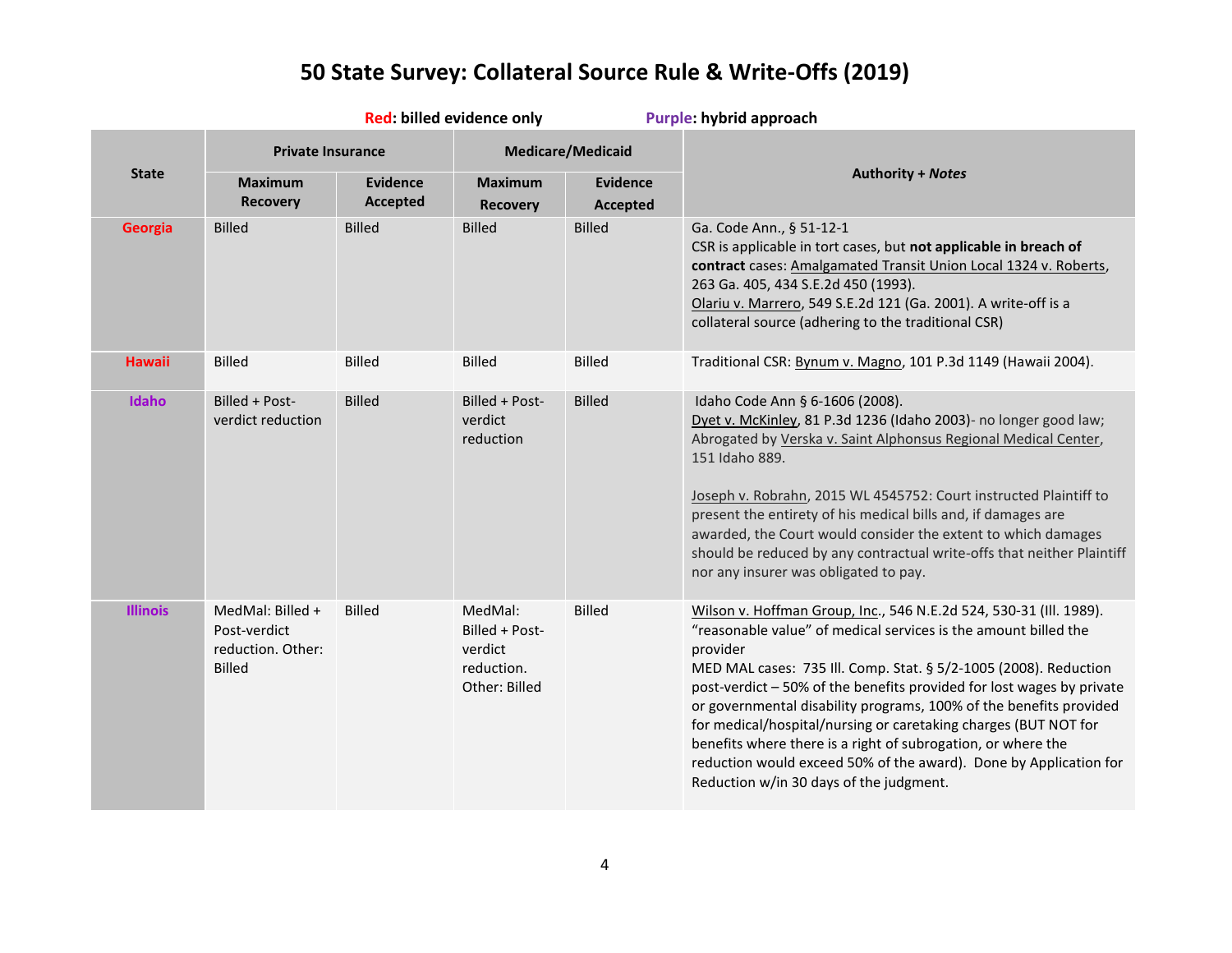|              | Red: billed evidence only         |                                    |                                   | Purple: hybrid approach            |                                                                                                                                                                                                                                                                                                                                                                                                                                                                                                                                                                                                                                                                                                                                                                                                                                                                                                                                                                                                                                                                                                                                                                                                                                                                                                                                                                                                                                                                                                                                                                                                                                                            |  |
|--------------|-----------------------------------|------------------------------------|-----------------------------------|------------------------------------|------------------------------------------------------------------------------------------------------------------------------------------------------------------------------------------------------------------------------------------------------------------------------------------------------------------------------------------------------------------------------------------------------------------------------------------------------------------------------------------------------------------------------------------------------------------------------------------------------------------------------------------------------------------------------------------------------------------------------------------------------------------------------------------------------------------------------------------------------------------------------------------------------------------------------------------------------------------------------------------------------------------------------------------------------------------------------------------------------------------------------------------------------------------------------------------------------------------------------------------------------------------------------------------------------------------------------------------------------------------------------------------------------------------------------------------------------------------------------------------------------------------------------------------------------------------------------------------------------------------------------------------------------------|--|
|              |                                   | <b>Private Insurance</b>           |                                   | <b>Medicare/Medicaid</b>           |                                                                                                                                                                                                                                                                                                                                                                                                                                                                                                                                                                                                                                                                                                                                                                                                                                                                                                                                                                                                                                                                                                                                                                                                                                                                                                                                                                                                                                                                                                                                                                                                                                                            |  |
| <b>State</b> | <b>Maximum</b><br><b>Recovery</b> | <b>Evidence</b><br><b>Accepted</b> | <b>Maximum</b><br><b>Recovery</b> | <b>Evidence</b><br><b>Accepted</b> | <b>Authority + Notes</b>                                                                                                                                                                                                                                                                                                                                                                                                                                                                                                                                                                                                                                                                                                                                                                                                                                                                                                                                                                                                                                                                                                                                                                                                                                                                                                                                                                                                                                                                                                                                                                                                                                   |  |
|              |                                   |                                    |                                   |                                    | Segovia v. Romero, 8 N.E.3d 581: Collateral source rule did not bar<br>tortfeasor from seeking setoff of medical payments previously made<br>by his insurer.                                                                                                                                                                                                                                                                                                                                                                                                                                                                                                                                                                                                                                                                                                                                                                                                                                                                                                                                                                                                                                                                                                                                                                                                                                                                                                                                                                                                                                                                                               |  |
| Indiana      | billed                            | billed & paid                      | billed                            | billed & paid                      | Shirley v. Russell, 663 N.E.2d 532 (Ind. 1996); Stanley v. Walker, 906<br>N.E.2d 852 (Ind. 2009); Ind. Code § 34-44-1-1 (2008). The CSR does<br>not bar evidence that a lesser amount was accepted by a medical<br>provider, but evidence that payment came from a third-party is<br>INADMISSIBLE. The CSR does NOT apply to write-offs because they<br>are not payments.<br>Inadmissible evidence for Personal Injury/Wrongful death actions:<br>payments of life insurance or death benefits, insurance benefits for<br>which plaintiff or his family paid for directly, and payments made by<br>the state/US or its agencies.<br>IC 34-44-1-2; Patchett v. Lee, 60 N.E.3d 1025: Collateral source<br>statute permits personal-injury defendant to introduced discounted<br>reimbursements made by government payers.<br>Patchett v. Lee, 29S04-1610-CT-549 (Ind. Oct. 21, 2016).<br>In Patchett v. Lee, the Court extended the Stanley decision to apply<br>to payments made through the Healthy Indiana Plan (HIP). The<br>Court held that the rationale behind its decision in Stanley, to allow<br>the jury to make a determination of the reasonable value of medical<br>services, applied equally to reduced HIP reimbursements as it does<br>to payments made through private insurance companies. The Court<br>reasoned that the factfinder should hear evidence of the amount a<br>medical service provider accepts as payment in full, even when the<br>payer is a governmental healthcare program. Evidence of the<br>amount the healthcare provider charges coupled with the<br>discounted amount it accepts as payment in full is useful in |  |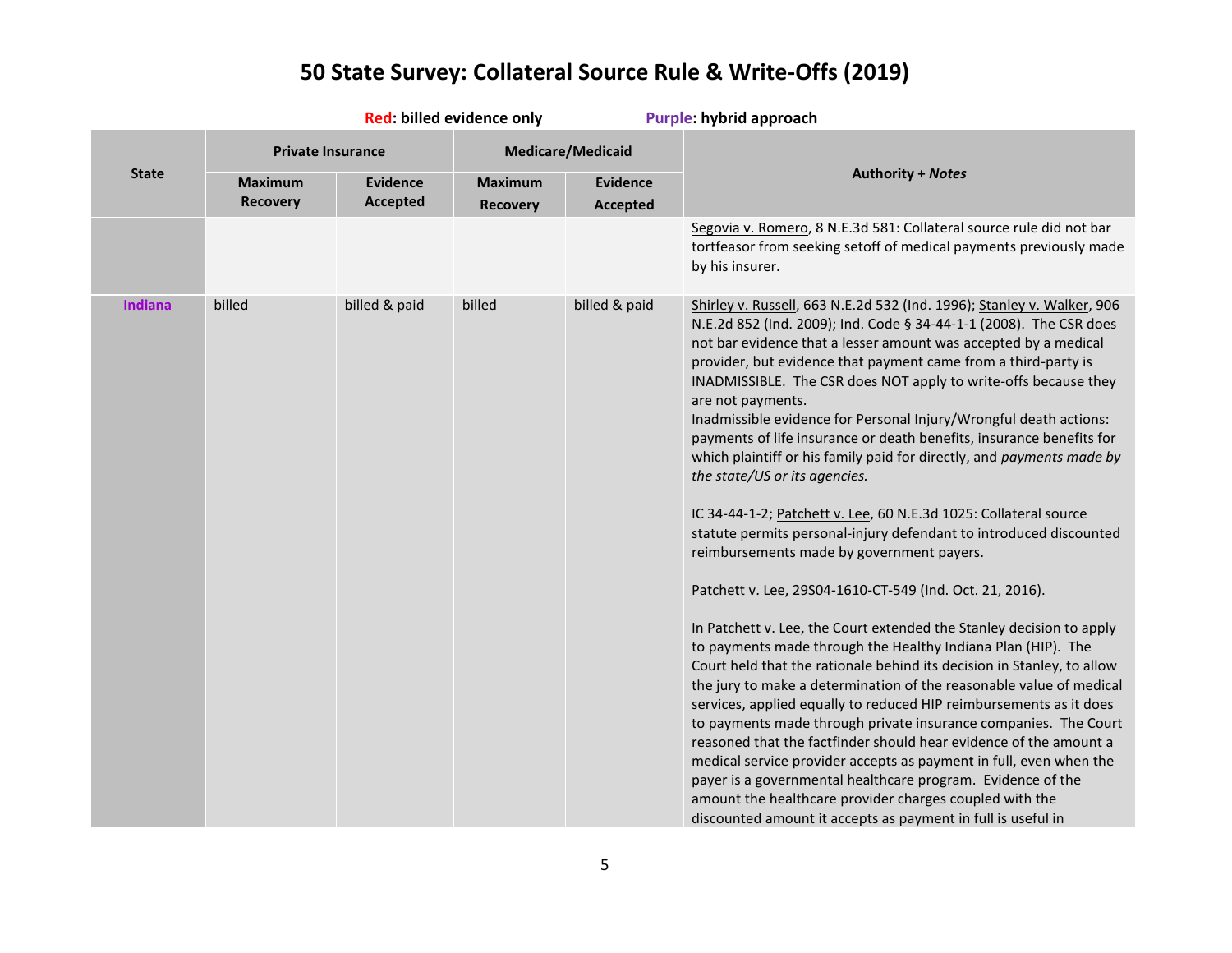|                  | Red: billed evidence only         |                                    |                                           | Purple: hybrid approach                |                                                                                                                                                                                                                                                                                                                                                                                                                     |  |
|------------------|-----------------------------------|------------------------------------|-------------------------------------------|----------------------------------------|---------------------------------------------------------------------------------------------------------------------------------------------------------------------------------------------------------------------------------------------------------------------------------------------------------------------------------------------------------------------------------------------------------------------|--|
|                  | <b>Private Insurance</b>          |                                    |                                           | <b>Medicare/Medicaid</b>               |                                                                                                                                                                                                                                                                                                                                                                                                                     |  |
| <b>State</b>     | <b>Maximum</b><br><b>Recovery</b> | <b>Evidence</b><br><b>Accepted</b> | <b>Maximum</b><br><b>Recovery</b>         | <b>Evidence</b><br><b>Accepted</b>     | <b>Authority + Notes</b>                                                                                                                                                                                                                                                                                                                                                                                            |  |
|                  |                                   |                                    |                                           |                                        | determining the reasonable value of the services provided. By<br>admitting both the billed and accepted amounts into evidence,<br>Indiana courts allow juries to determine what damages are<br>warranted in a particular case to make the plaintiff whole.                                                                                                                                                          |  |
| <b>lowa</b>      | billed                            | Billed, paid, &<br>premiums        | <b>Billed</b>                             | Billed, paid &<br>premiums             | Plaintiff is entitled to reasonable value of services and can show this<br>through billed and paid amounts, and expert witness testimony as to<br>reasonableness. Pexa v. Auto Owners Ins. Co, 686 N.W.2d 150 (lowa<br>2004); Iowa Code § 668.14.<br>lowa Code § 147.136: MED MAL Cases - prohibits an award that<br>includes any losses replaced or indemnified by insurance or<br>gov/employment benefit programs |  |
| <b>Kansas</b>    | <b>Billed</b>                     | Billed & paid                      | <b>Billed</b>                             | Billed & paid                          | Follows common law CSR: Rst. 2d Torts § 920A(2).<br>State statute ruled unconstitutional (§ 60-3802)<br>Martinez v. Milburn Enterprises, Inc., 290 Kan. 572, 233 P.3d 205<br>(2010). The source of the CS payment is inadmissible, but the billed<br>& paid amounts may be used to establish reasonableness of medical<br>services because the Write-off is not a CS.                                               |  |
| <b>Kentucky</b>  | <b>Billed</b>                     | <b>Billed</b>                      | <b>Billed</b>                             | <b>Billed</b>                          | Baptist Healthcare Sys., Inc. v. Miller, 177 S.W.3d 676 (Ky. 2005). (no<br>mention of write-offs specifically).                                                                                                                                                                                                                                                                                                     |  |
| <b>Louisiana</b> | <b>Billed</b>                     | <b>Billed</b>                      | Medicaid:<br>paid,<br>Medicare:<br>billed | Medicaid: paid,<br>Medicare:<br>billed | Griffin v. Louisiana Sheriff's Auto Risk Ass'n, 802 So. 2d 691 (La.App.<br>1 Cir. 2001) writ denied, 801 So. 2d 376 (La.App. 1 Cir. 2001).<br>Medicaid/care: because Medicaid is free for its recipients, they<br>cannot recover the write-off, but Medicare recipients can recover it<br>since they pay consideration for it. Bozeman v. State, 879 So.2d 692<br>(La. 2004).                                       |  |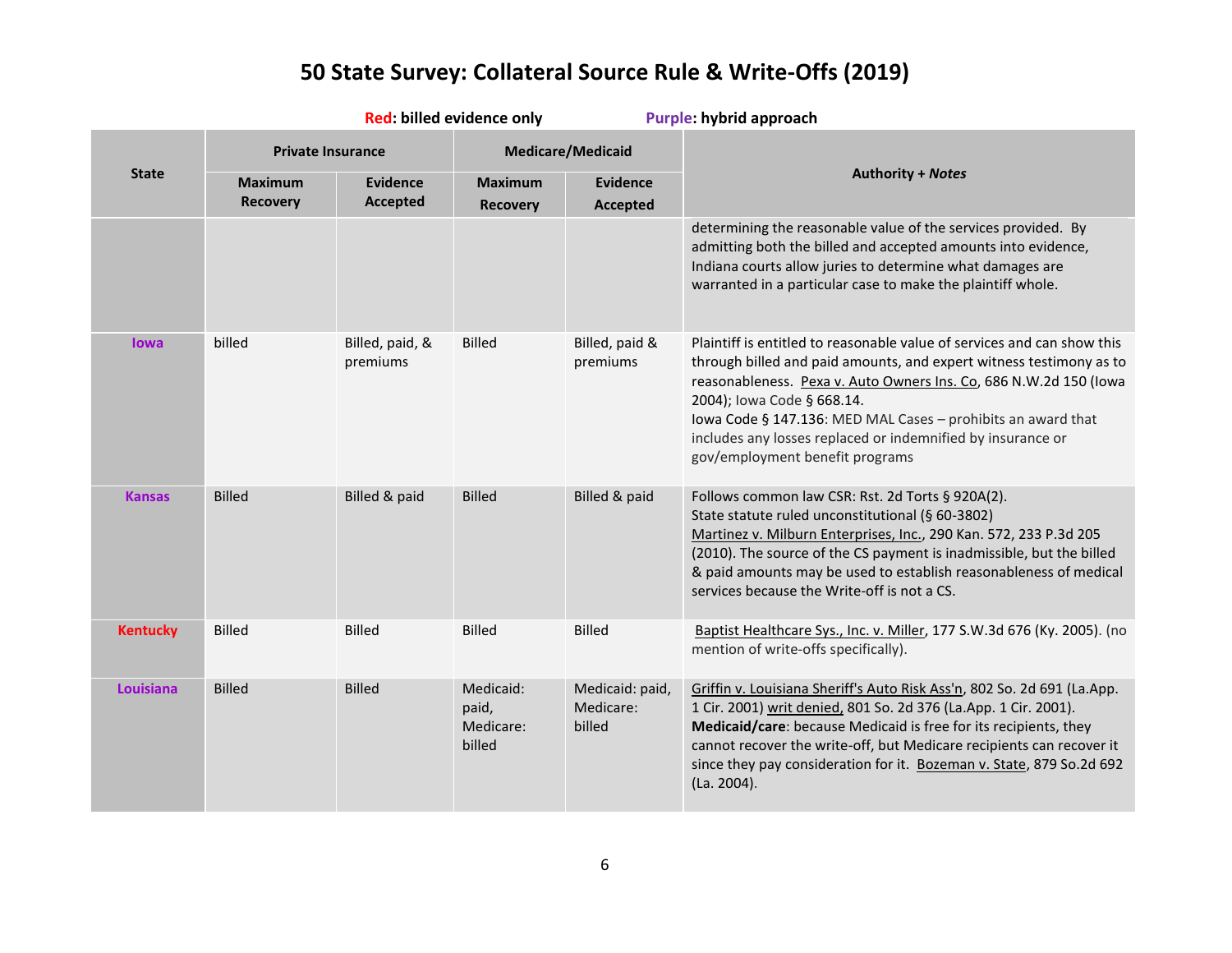|                 | Red: billed evidence only                                                                                   |                                                                    |                                                                                                                                                           | Purple: hybrid approach                                            |                                                                                                                                                                                                                                                                                                                                                                                                                                                                                                                                                                                                                                                                                                                                                                                                                                                                                                                                                                      |  |
|-----------------|-------------------------------------------------------------------------------------------------------------|--------------------------------------------------------------------|-----------------------------------------------------------------------------------------------------------------------------------------------------------|--------------------------------------------------------------------|----------------------------------------------------------------------------------------------------------------------------------------------------------------------------------------------------------------------------------------------------------------------------------------------------------------------------------------------------------------------------------------------------------------------------------------------------------------------------------------------------------------------------------------------------------------------------------------------------------------------------------------------------------------------------------------------------------------------------------------------------------------------------------------------------------------------------------------------------------------------------------------------------------------------------------------------------------------------|--|
|                 | <b>Private Insurance</b>                                                                                    |                                                                    |                                                                                                                                                           | <b>Medicare/Medicaid</b>                                           |                                                                                                                                                                                                                                                                                                                                                                                                                                                                                                                                                                                                                                                                                                                                                                                                                                                                                                                                                                      |  |
| <b>State</b>    | <b>Maximum</b><br><b>Recovery</b>                                                                           | <b>Evidence</b><br><b>Accepted</b>                                 | <b>Maximum</b><br><b>Recovery</b>                                                                                                                         | <b>Evidence</b><br><b>Accepted</b>                                 | <b>Authority + Notes</b>                                                                                                                                                                                                                                                                                                                                                                                                                                                                                                                                                                                                                                                                                                                                                                                                                                                                                                                                             |  |
|                 |                                                                                                             |                                                                    |                                                                                                                                                           |                                                                    | Lockett v. UV Ins. Risk Retention Group, Inc., 180 So.3d 557<br>Collateral source rule applied to reduced or written-off amount of<br>bill from healthcare provider.                                                                                                                                                                                                                                                                                                                                                                                                                                                                                                                                                                                                                                                                                                                                                                                                 |  |
| <b>Maine</b>    | MedMal: post-<br>verdict reduction<br>if coll. Source<br>doesn't subrogate<br>w/in 30 days<br>Other: billed | <b>Billed and paid</b><br>(with redaction<br>of payor<br>identity) | MedMal: post-<br>verdict<br>reduction for<br>Medicare/caid<br>and Soc. Sec. if<br>Def makes Pf<br>whole for any<br>subrogation<br>claims<br>Other: billed | <b>Billed and paid</b><br>(with redaction<br>of payor<br>identity) | Professional negligence case: post-verdict reduction by the amount<br>paid by a CS if the source has NOT exercised its subrogation rights<br>w/in 30 days after notice of the verdict. Reductions are taken for<br>Medicare/Medicaid, Social Security (provided that the Def. makes<br>the plaintiff whole for any related subrogation claims.)<br>Me. Rev. Stat. Ann. tit. 24, § 2906(2) (2008).<br>Barday v. Donnelly, CV-04-508, 2006 WL 381876 (Me. Super. Jan. 27,<br>2006).                                                                                                                                                                                                                                                                                                                                                                                                                                                                                    |  |
| <b>Maryland</b> | MedMal: Billed +<br>post-verdict<br>reduction motion<br>Other: Billed                                       | Billed $+$<br>evidence of<br>reasonableness                        | MedMal:<br>Billed + post-<br>verdict<br>reduction<br>motion<br>Other: Billed                                                                              | Billed $+$<br>evidence of<br>reasonableness                        | Evidence of CS payments admissible to show malingering or an<br>exaggeration of an injury, if alleged.<br>Plaintiffs are entitled to the "reasonable value" of medical services,<br>and the court hasn't said which amount that is, but it has said that<br>neither amount properly establishes the value. The plaintiff must<br>offer some evidence that the amount charged was fair and<br>reasonable." See, e.g., Simco Sales Service v. Schweigman, 205 A.2d<br>245, 249 (Md. 1964) (plaintiff satisfied burden where hospital's<br>director of admissions and accounts testified that the hospital<br>charges were fair and reasonable and were the customary charges<br>made by the hospital for such services).<br>Md. Code Ann., Cts. & Jud. Proc. § 10-104(e)(1) (West 2008).<br>(Damages claims under \$25,000 do not need supporting evidence of<br>reasonableness.)<br>Brethren Mut. Ins. Co. v. Suchoza, 212 Md. App. 43, 66 A.3d 1073,<br>1076 (2013). |  |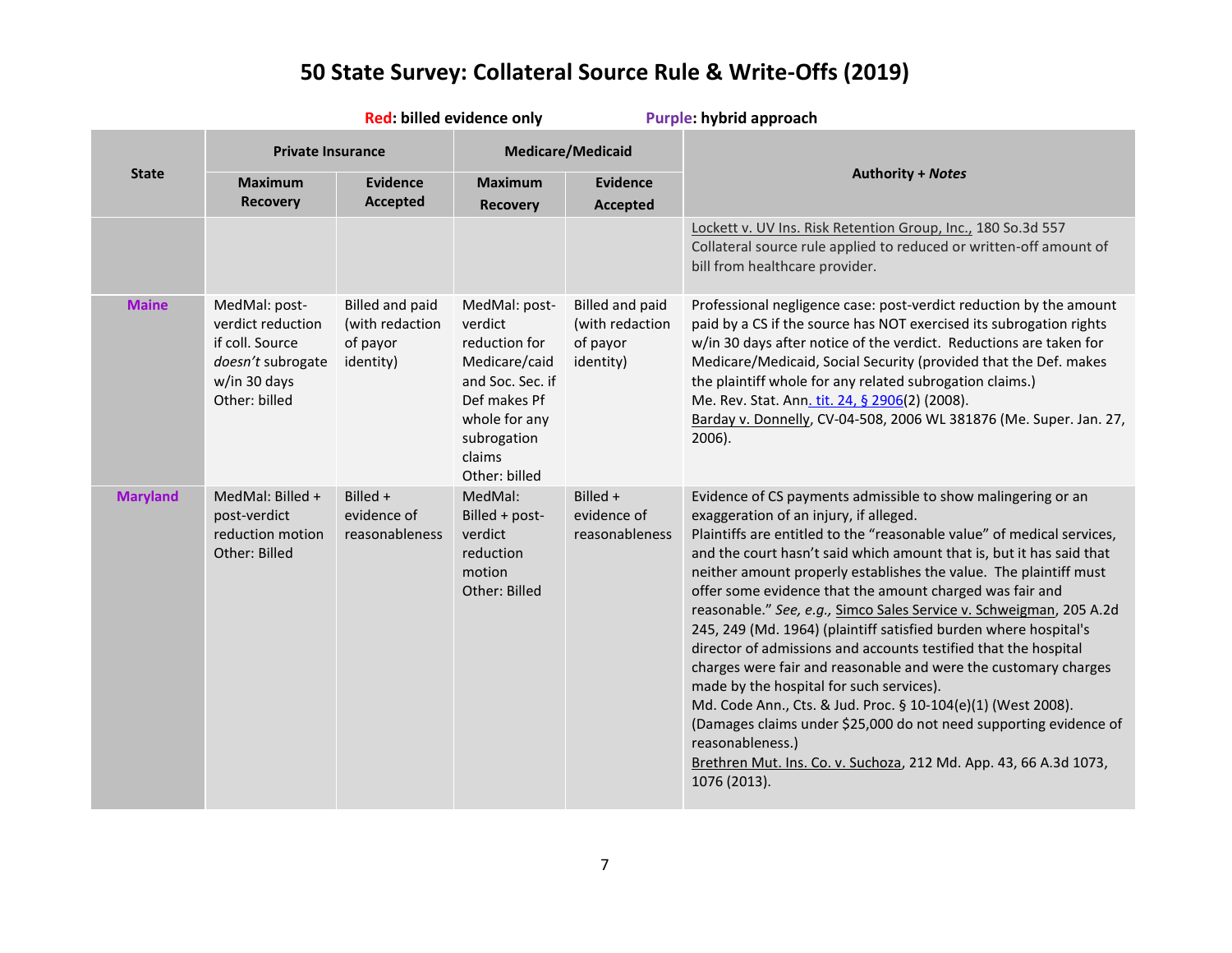|                      | Red: billed evidence only                                                 |                             |                                                                            | Purple: hybrid approach            |                                                                                                                                                                                                                                                                                                                                                                                                                                                                                                 |
|----------------------|---------------------------------------------------------------------------|-----------------------------|----------------------------------------------------------------------------|------------------------------------|-------------------------------------------------------------------------------------------------------------------------------------------------------------------------------------------------------------------------------------------------------------------------------------------------------------------------------------------------------------------------------------------------------------------------------------------------------------------------------------------------|
|                      | <b>Private Insurance</b>                                                  |                             |                                                                            | <b>Medicare/Medicaid</b>           |                                                                                                                                                                                                                                                                                                                                                                                                                                                                                                 |
| <b>State</b>         | <b>Maximum</b><br><b>Recovery</b>                                         | <b>Evidence</b><br>Accepted | <b>Maximum</b><br><b>Recovery</b>                                          | <b>Evidence</b><br><b>Accepted</b> | <b>Authority + Notes</b>                                                                                                                                                                                                                                                                                                                                                                                                                                                                        |
| <b>Massachusetts</b> | MedMal:<br>mandatory post-<br>verdict reduction<br>Other: Billed          | <b>Billed</b>               | MedMal:<br>mandatory<br>post-verdict<br>reduction<br>Other: Billed         | <b>Billed</b>                      | Healthcare liability claims: mandatory post-verdict reduction by the<br>amount paid by a CS, off-set by amount of premiums/consideration<br>paid<br>Mass. Gen. Laws ch. 231, § 60G(a) (2008).<br>Medicaid Write-offs ARE payments and are "not a proper element<br>of damages in a malpractice action." Sylvestre v. Martin, SUCV2003-<br>05988, 2008 WL 82631 (Mass. Super. Jan. 4, 2008).                                                                                                     |
| <b>Michigan</b>      | Billed +<br>Mandatory post-<br>verdict reduction<br>less premiums<br>paid | <b>Billed</b>               | Medicaid:<br>billed<br>Medicare:<br>billed + post-<br>verdict<br>reduction | <b>Billed</b>                      | Mich. Comp. Laws § 600.6303 (2008).<br>Medicaid payments are not a collateral source. See Shinholster v.<br>Annapolis Hosp., 660 N.W.2d 361, 372-73 (Mich App. 2003), aff'd in<br>part rev'd in part 671 N.W.2d 539 (Mich 2004).<br>A write-off "has not been paid, nor is it payable, such that it is not a<br>collateral source." Detary v. Advantage Health Physicians, PC,<br>308179, 2012 WL 6035024 (Mich. Ct. App. Nov. 29, 2012) appeal<br>denied, 493 Mich. 970, 829 N.W.2d 862 (2013) |
| <b>Minnesota</b>     | Billed +<br>post-verdict<br>reduction                                     | <b>Billed</b>               | Billed + post-<br>verdict<br>reduction                                     | <b>Billed</b>                      | Swanson v. Brewster, 784 N.W.2d 264<br>Write-offs are collateral sources and must be deducted by trial court<br>from a jury award. Minn. Stat. Ann. § 548.251 (West). CSR still<br>applies, but amount paid by CS is reduced from verdict.<br>Renswick v. Wenzel, 819 N.W.2d 198 (2012): Medicare payments<br>and Medicare-negotiated discounts are excepted from collateral-<br>source statue's reduction of damages.                                                                          |
| <b>Mississippi</b>   | billed                                                                    | <b>Billed</b>               | <b>Billed</b>                                                              | <b>Billed</b>                      | Medicare/caid: Robinson Property Group, L.P. v. Mitchell, 7 So.3d<br>240 (Miss. 2009). Wal-Mart Stores, Inc. v. Frierson, 818 So. 2d 1135,<br>1139 (Miss. 2002). (paid amount admissible for impeachment<br>purposes only.)                                                                                                                                                                                                                                                                     |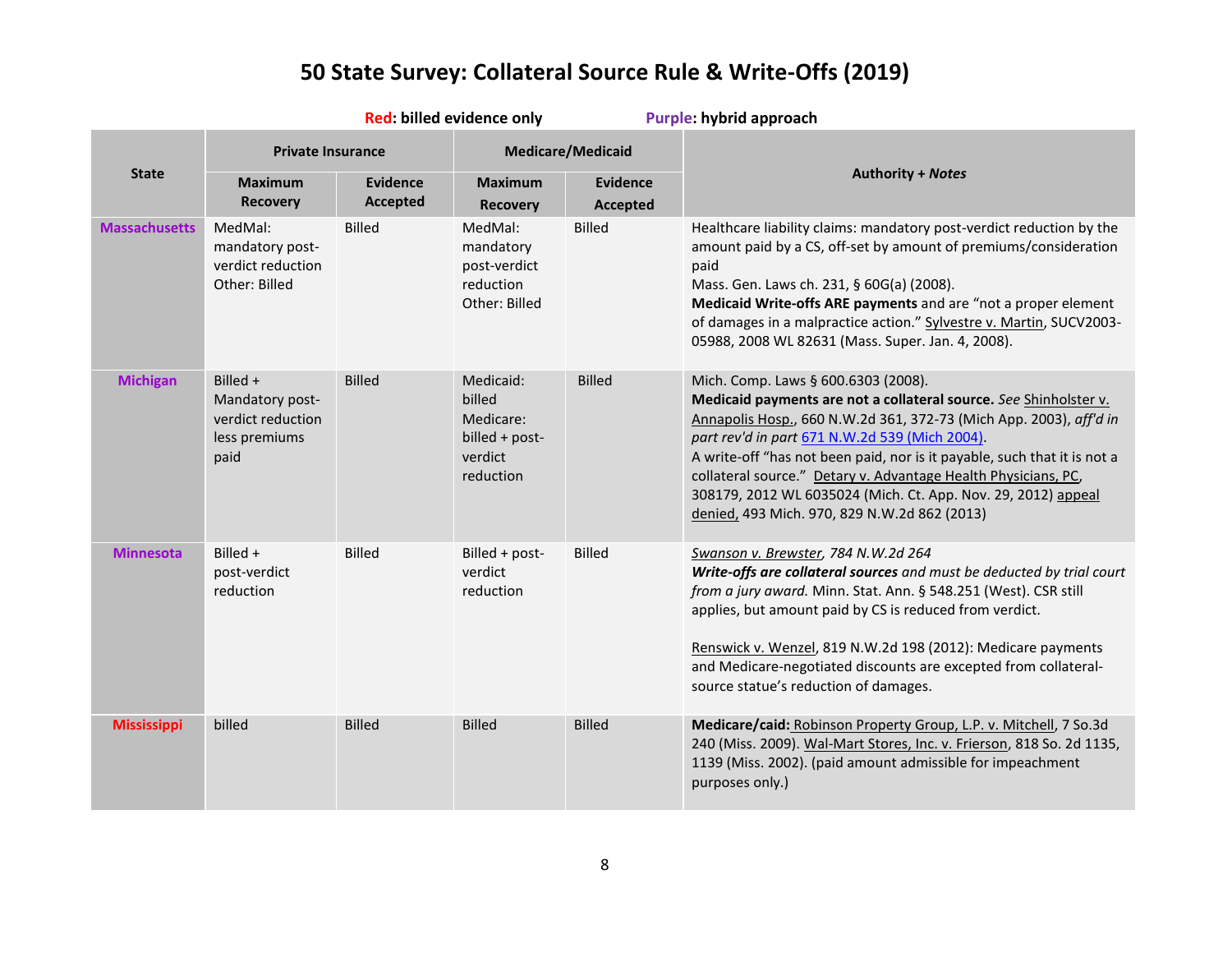|                 | Red: billed evidence only             |                                                                     |                                        | Purple: hybrid approach                                             |                                                                                                                                                                                                                                                                                                                                                                                                                                                                                                                                                                                                                                                                                                                          |
|-----------------|---------------------------------------|---------------------------------------------------------------------|----------------------------------------|---------------------------------------------------------------------|--------------------------------------------------------------------------------------------------------------------------------------------------------------------------------------------------------------------------------------------------------------------------------------------------------------------------------------------------------------------------------------------------------------------------------------------------------------------------------------------------------------------------------------------------------------------------------------------------------------------------------------------------------------------------------------------------------------------------|
|                 | <b>Private Insurance</b>              |                                                                     |                                        | <b>Medicare/Medicaid</b>                                            |                                                                                                                                                                                                                                                                                                                                                                                                                                                                                                                                                                                                                                                                                                                          |
| <b>State</b>    | <b>Maximum</b><br><b>Recovery</b>     | <b>Evidence</b><br><b>Accepted</b>                                  | <b>Maximum</b><br><b>Recovery</b>      | <b>Evidence</b><br><b>Accepted</b>                                  | <b>Authority + Notes</b>                                                                                                                                                                                                                                                                                                                                                                                                                                                                                                                                                                                                                                                                                                 |
| <b>Missouri</b> | <b>Billed</b>                         | <b>Billed</b>                                                       | billed                                 | billed                                                              | Effective August 28, 2017, Missouri passed a law which<br>ostensibly limits a Plaintiff's claimed medical expenses to the amount<br>actually paid and/or outstanding for medical care. Section 490.715,<br>RSMo. Under the prior law, the jury was allowed to hear both the full<br>amount charged and the full amount paid and/or outstanding to<br>consider the amount of damages. However, some recent cases cast<br>doubt on the new law (See e.g., Brancati v. Bi-State Development<br>Agency d/b/a Metro (ED106359 December 18, 2018), and lower<br>courts are not necessarily applying it uniformly. Until the Missouri<br>Supreme Court formally resolves this issue, the law will remain in a<br>state of flux. |
| <b>Montana</b>  | Billed + post-<br>verdict reduction   | Billed + paid<br>generally, but<br>not in specific<br>case at issue | Billed + post-<br>verdict<br>reduction | Billed + paid<br>generally, but<br>not in specific<br>case at issue | Mont. Code Ann. 27-1-308, when award >\$50,000 and Plaintiff is<br>fully compensated for damages, recovery is reduced by CS payments<br>that are not subject to subrogation (less premiums Plaintiff paid for<br>5 previous years). Evidence of reasonable value of medical services<br>can include amount insurers actually pay for such services in other<br>instances, without saying whether insurer paid in case at bar or if<br>plaintiff is eligible for payment. See Meek v. Mont. Eighth Judicial<br>Dist. Court, 2015 MT 130, ¶ 22<br>French v. Beighle, 382 Mont. 408 (2015): evidence of patient's<br>health insurance was inadmissible collateral source evidence.                                          |
| <b>Nebraska</b> | Billed +<br>post-verdict<br>reduction | <b>Billed</b>                                                       | <b>Billed</b>                          | <b>Billed</b>                                                       | Neb. Rev. Stat. 44-2819 (2008), bodily injury or wrongful death<br>cases: evidence of medical reimbursement insurance is inadmissible.<br>reduction by amt of nonrefundable medical reimbursement<br>insurance minus premiums paid Medicare/caid payments: excluded<br>from the statute and covered by traditional CSR                                                                                                                                                                                                                                                                                                                                                                                                   |
| Nevada          | <b>Billed</b>                         | <b>Billed</b> (but<br>worker's comp                                 | <b>Billed</b>                          | <b>Billed</b>                                                       | Write-offs are collateral sources. Tri-County Equip. & Leasing v.<br>Klinke, 286 P.3d 593 (Nev.2012) (Gibbons, J. concurring).                                                                                                                                                                                                                                                                                                                                                                                                                                                                                                                                                                                           |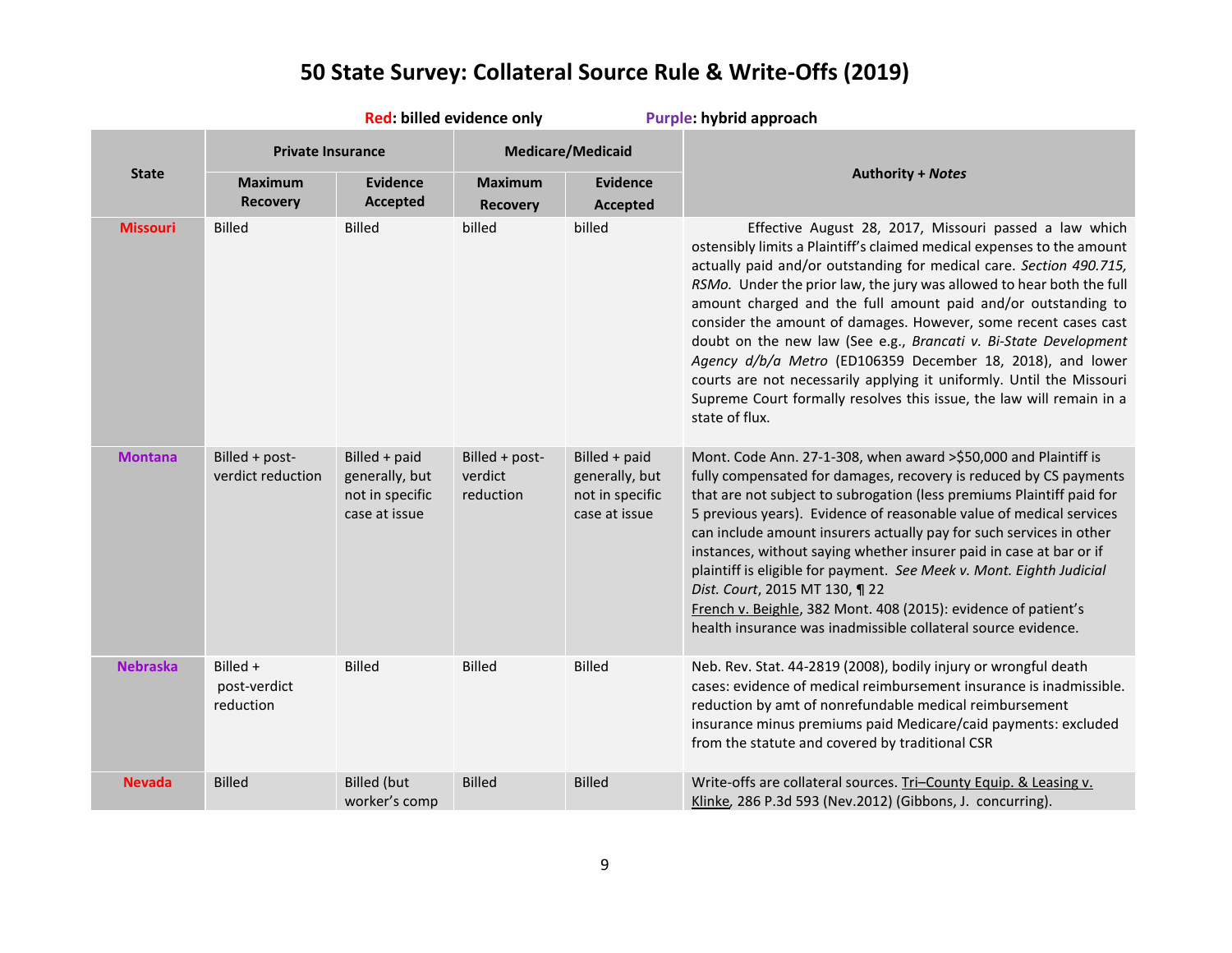|                                | Red: billed evidence only           |                                    |                                        |                                    | Purple: hybrid approach                                                                                                                                                                                                                                                                                                                                                                                                                                                                                                                                                                                                                                                                                                                                                                           |
|--------------------------------|-------------------------------------|------------------------------------|----------------------------------------|------------------------------------|---------------------------------------------------------------------------------------------------------------------------------------------------------------------------------------------------------------------------------------------------------------------------------------------------------------------------------------------------------------------------------------------------------------------------------------------------------------------------------------------------------------------------------------------------------------------------------------------------------------------------------------------------------------------------------------------------------------------------------------------------------------------------------------------------|
|                                | <b>Private Insurance</b>            |                                    |                                        | <b>Medicare/Medicaid</b>           |                                                                                                                                                                                                                                                                                                                                                                                                                                                                                                                                                                                                                                                                                                                                                                                                   |
| <b>State</b>                   | <b>Maximum</b><br><b>Recovery</b>   | <b>Evidence</b><br><b>Accepted</b> | <b>Maximum</b><br><b>Recovery</b>      | <b>Evidence</b><br><b>Accepted</b> | <b>Authority + Notes</b>                                                                                                                                                                                                                                                                                                                                                                                                                                                                                                                                                                                                                                                                                                                                                                          |
|                                |                                     | benefits may<br>be admissible)     |                                        |                                    | Alexander v. Wal-Mart Stores, Inc., 2:11-CV-752 JCM PAL, 2013 WL<br>427132 (D. Nev. Feb. 1, 2013).                                                                                                                                                                                                                                                                                                                                                                                                                                                                                                                                                                                                                                                                                                |
| <b>New</b><br><b>Hampshire</b> | <b>Billed</b>                       | <b>Billed</b>                      | <b>Billed</b>                          | <b>Billed</b>                      | Carson v. Maurer, 424 A.2d 825 (N.H. 1980), overruled by<br>Community Resources for Justice, Inc. v. City of Manchester, 154<br>N.H. 748 (2007) on other grounds.                                                                                                                                                                                                                                                                                                                                                                                                                                                                                                                                                                                                                                 |
| <b>New Jersey</b>              | Billed + post-<br>verdict reduction | <b>Billed</b>                      | <b>Billed</b>                          | billed                             | N.J. Stat § 2A: 15-97<br>Verdict reduced by amount of CS payment (other than workers'<br>comp and life insurance) less premiums paid Perreira v. Rediger,<br>778 A.2d 429 (N.J. 2001). Cockerline v. Menendez, 411 N.J. Super.<br>596, 988 A.2d 575, (App. Div. 2010).                                                                                                                                                                                                                                                                                                                                                                                                                                                                                                                            |
| <b>New Mexico</b>              | <b>Billed</b>                       | <b>Billed</b>                      | <b>Billed</b>                          | <b>Billed</b>                      | Summit Properties, Inc. v. Pub. Serv. Co. of New Mexico, 2005-<br>NMCA-090, 138 N.M. 208, 118 P.3d 716; and, Selgado v. Commercial<br>Warehouse Co., 1974-NMCA-093, 86 N.M. 633, 526 P.2d 430.                                                                                                                                                                                                                                                                                                                                                                                                                                                                                                                                                                                                    |
| <b>New York</b>                | Billed + post-<br>verdict reduction | <b>Billed</b>                      | Billed + post-<br>verdict<br>reduction | <b>Billed</b>                      | N.Y. C.P.L.R. LAW § 4545 (McKinney 2008).<br>4545(a): MedMal - evidence admissible of indemnification from a<br>CS, verdict reduced accordingly (minus amount of premiums paid for<br>past 2 years)<br>4545(b): actions against a public employer for PI/wrongful death -<br>evidence admissible of CS payment, but not CSes that are entitled to<br>liens against recovery, to reduce verdict accordingly (minus<br>premiums)<br>4545(c): PI/ injury to property/wrongful death - evidence admissible<br>of CS payment, but not CSes that are entitled to liens against<br>recovery, to reduce verdict accordingly (minus 2 yrs of premiums +<br>amt of maintaining such benefits)<br>4545(d): charitable contributions - are not considered collateral<br>sources, inadmissible to reduce award |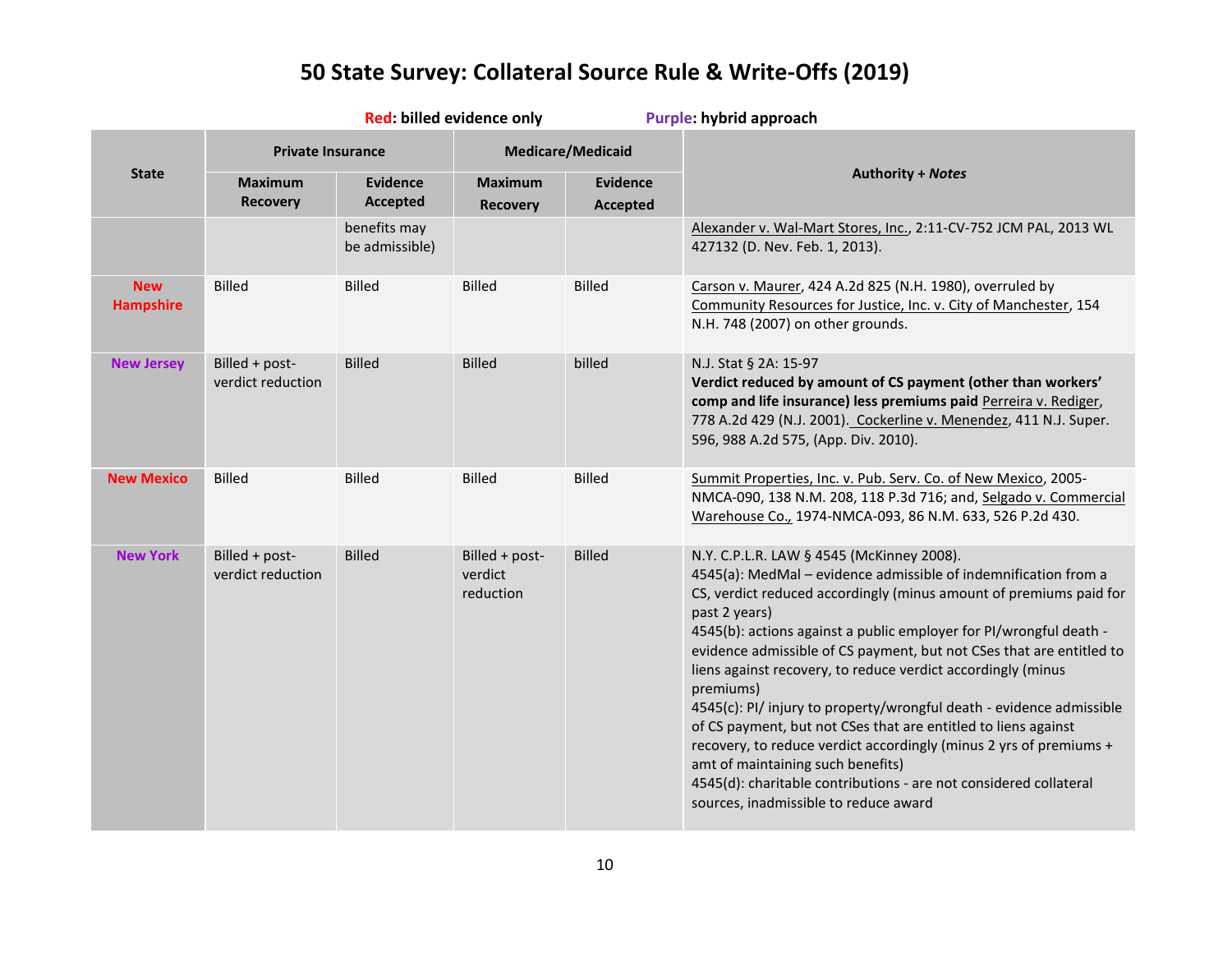|                       | Red: billed evidence only                            |                                                                  |                                                         |                                                                    | Purple: hybrid approach                                                                                                                                                                                                                                                                                                                                                                                 |
|-----------------------|------------------------------------------------------|------------------------------------------------------------------|---------------------------------------------------------|--------------------------------------------------------------------|---------------------------------------------------------------------------------------------------------------------------------------------------------------------------------------------------------------------------------------------------------------------------------------------------------------------------------------------------------------------------------------------------------|
|                       | <b>Private Insurance</b>                             |                                                                  | <b>Medicare/Medicaid</b>                                |                                                                    |                                                                                                                                                                                                                                                                                                                                                                                                         |
| <b>State</b>          | <b>Maximum</b><br><b>Recovery</b>                    | <b>Evidence</b><br><b>Accepted</b>                               | <b>Maximum</b><br><b>Recovery</b>                       | <b>Evidence</b><br><b>Accepted</b>                                 | <b>Authority + Notes</b>                                                                                                                                                                                                                                                                                                                                                                                |
| <b>North Carolina</b> | <b>Billed</b>                                        | <b>Billed</b>                                                    | <b>Billed</b>                                           | billed                                                             | Fallis v. Watauga Med. Ctr., Inc., 132 N.C. App. 43, 510 S.E.2d 199<br>(1999).<br>Young v. Baltimore & O. R. Co., 266 N.C. 458, 463, 146 S.E.2d 441,<br>444 (1966).                                                                                                                                                                                                                                     |
| <b>North Dakota</b>   | Billed + post-<br>verdict reduction                  | <b>Billed</b>                                                    | Billed + post-<br>verdict<br>reduction                  | <b>Billed</b>                                                      | N.D. Cent. Code Ann. § 32-03.2-06 (West).                                                                                                                                                                                                                                                                                                                                                               |
| <b>Ohio</b>           | billed                                               | Billed & paid (if<br>no subrogation<br>right) +<br>premiums paid | <b>Billed</b>                                           | Billed & paid (if<br>no subrogation<br>$right) +$<br>premiums paid | Ohio Rev. Code Ann. § 2315.20 (West 2008). Robinson v. Bates, 112<br>Ohio St. 3d 17, 857 N.E.2d 1195 (2006).                                                                                                                                                                                                                                                                                            |
| <b>Oklahoma</b>       | Paid                                                 | Paid                                                             | Paid                                                    | Paid                                                               | 12 O.S. § 3009.1 (2011).<br>Cases filed pre-Nov 1., 2011: no precedent; Brown v. USA Truck, Inc.,<br>2013 WL 653195 (W.D. Okla. 2013).                                                                                                                                                                                                                                                                  |
| <b>Oregon</b>         | Billed + post-<br>verdict reduction<br><b>MOTION</b> | <b>Billed</b>                                                    | Billed + post-<br>verdict<br>reduction<br><b>MOTION</b> | <b>Billed</b>                                                      | Write-offs are collateral source payments. Or. Rev. Stat. Ann. §<br>31.580 (West).<br>White v. Jubitz Corp., 219 Or. App. 62, 182 P.3d 215 (2008) aff'd, 347<br>Or. 212, 219 P.3d 566 (2009).<br>Cohens v. McGee, 219 Or. App. 78, 180 P.3d 1240, 1241 (2008).                                                                                                                                          |
| Pennsylvania          | MedMal: paid,<br>Other: billed                       | MedMal: paid,<br>Other:                                          | MedMal: paid,<br>Other: billed                          | MedMal: paid,<br>Other: billed                                     | Nigra v. Walsh, 2002 PA Super 113, 797 A.2d 353 (2002); Martin v.<br>Soblotney, 466 A. 2d 1022 (Pa. 1983); Carlson v. Bubash, 639 A.2d<br>458 (Pa. Super 1993).<br>CSR does not apply to Write-Offs in MedMal: Moorhead v. Crozer<br>Chester Medical Center, 564 Pa. 156, 765 A.2d 786 (2001)<br>(abrogated on other grounds). 40 P.S. § 1303.508: Subrogation right<br>eliminated in certain instances |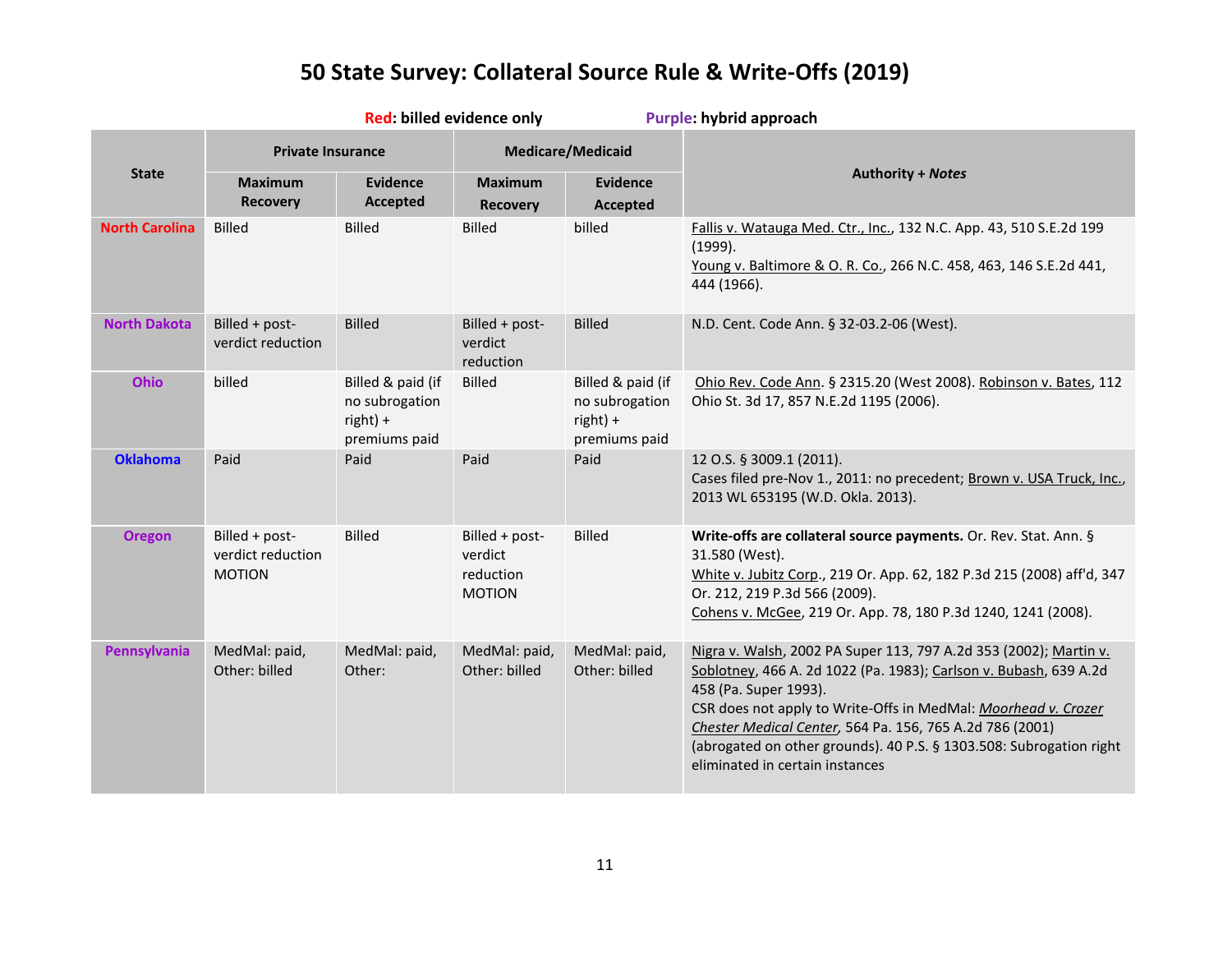|                       | Red: billed evidence only         |                                                         |                                   | Purple: hybrid approach            |                                                                                                                                                                                                                                                                                                                                                                                                                                                                                                                                                                                                                                                                          |  |
|-----------------------|-----------------------------------|---------------------------------------------------------|-----------------------------------|------------------------------------|--------------------------------------------------------------------------------------------------------------------------------------------------------------------------------------------------------------------------------------------------------------------------------------------------------------------------------------------------------------------------------------------------------------------------------------------------------------------------------------------------------------------------------------------------------------------------------------------------------------------------------------------------------------------------|--|
|                       | <b>Private Insurance</b>          |                                                         |                                   | <b>Medicare/Medicaid</b>           |                                                                                                                                                                                                                                                                                                                                                                                                                                                                                                                                                                                                                                                                          |  |
| <b>State</b>          | <b>Maximum</b><br><b>Recovery</b> | <b>Evidence</b><br>Accepted                             | <b>Maximum</b><br><b>Recovery</b> | <b>Evidence</b><br><b>Accepted</b> | <b>Authority + Notes</b>                                                                                                                                                                                                                                                                                                                                                                                                                                                                                                                                                                                                                                                 |  |
| <b>Rhode Island</b>   | MedMal: billed<br>Other: billed   | MedMal: Billed<br>& paid &<br>premiums<br>Other: billed | <b>Billed</b>                     | billed                             | Trial courts split. Some have found R.I. Gen. Laws Ann. § 9-19-34.1<br>(West) unconstitutional. Maguire v. Licht, C.A. PC1999-3391, 2001<br>WL 1006060 (R.I. Super. Aug. 16, 2001); Esposito v. O'Hair, 886 A.2d<br>1197 (R.I. 2005).<br>Medicare/caid: Jacqueline G. Kelley, Esq., Stephen P. Sheehan, Esq.,<br><b>Collateral Source Rule Applies to Medicaid Without Exception for</b><br>Medical Malpractice Cases, R.I. B.J., November/December 2006, at<br>17.<br>In trial, jury instructed to reduce award by any sum equal to the<br>difference between what plaintiff contributed and what it received<br>from collateral source (if CS evidence is introduced). |  |
| <b>South Carolina</b> | <b>Billed</b>                     | <b>Billed</b>                                           | <b>Billed</b>                     | <b>Billed</b>                      | Covington v. George, 597 S.E.2d 142, 144 (S.C. 2004).                                                                                                                                                                                                                                                                                                                                                                                                                                                                                                                                                                                                                    |  |
| <b>South Dakota</b>   | <b>Billed</b>                     | <b>Billed</b>                                           | <b>Billed</b>                     | billed                             | Cruz v. Goth, 2009 S.D. 19, 763 N.W.2d 810.<br>Papke v. Harbert, 2007 S.D. 87, 738 N.W.2d 510, 530.<br>Evidence of write-offs is impermissible: Plaintiff is entitled to<br>recover the reasonable value of medical services which is a<br>question for the jury. Ruling that either amount is the reasonable<br>value makes the other value inherently unreasonable.<br>SDCL § 21-3-12, MedMal exception: evidence that special damages<br>were paid for or are payable by insurance (not subject to<br>subrogation or that was purchased privately) or state/fed gov't<br>programs (not subject to subrogation).                                                       |  |
| <b>Tennessee</b>      | MedMal: paid<br>Other: billed     | MedMal: paid<br>Other: billed                           | MedMal: paid<br>Other: billed     | MedMal: paid<br>Other: billed      | Tenn. Code Ann. § 29-26-119 (2008). A Plaintiff may recover<br>unsubrogated moneys.<br>Cassie Nalawagan v. Hai v. Dang, No. 06-2745-STA-dkv, 2010 WL<br>4340797, at *2-*3 (W.D.Tenn. Oct.27, 2010)<br>Calaway ex rel. Calaway v. Schucker, 2:02-CV-02715-STA, 2013 WL<br>960495 (W.D. Tenn. Mar. 12, 2013).                                                                                                                                                                                                                                                                                                                                                              |  |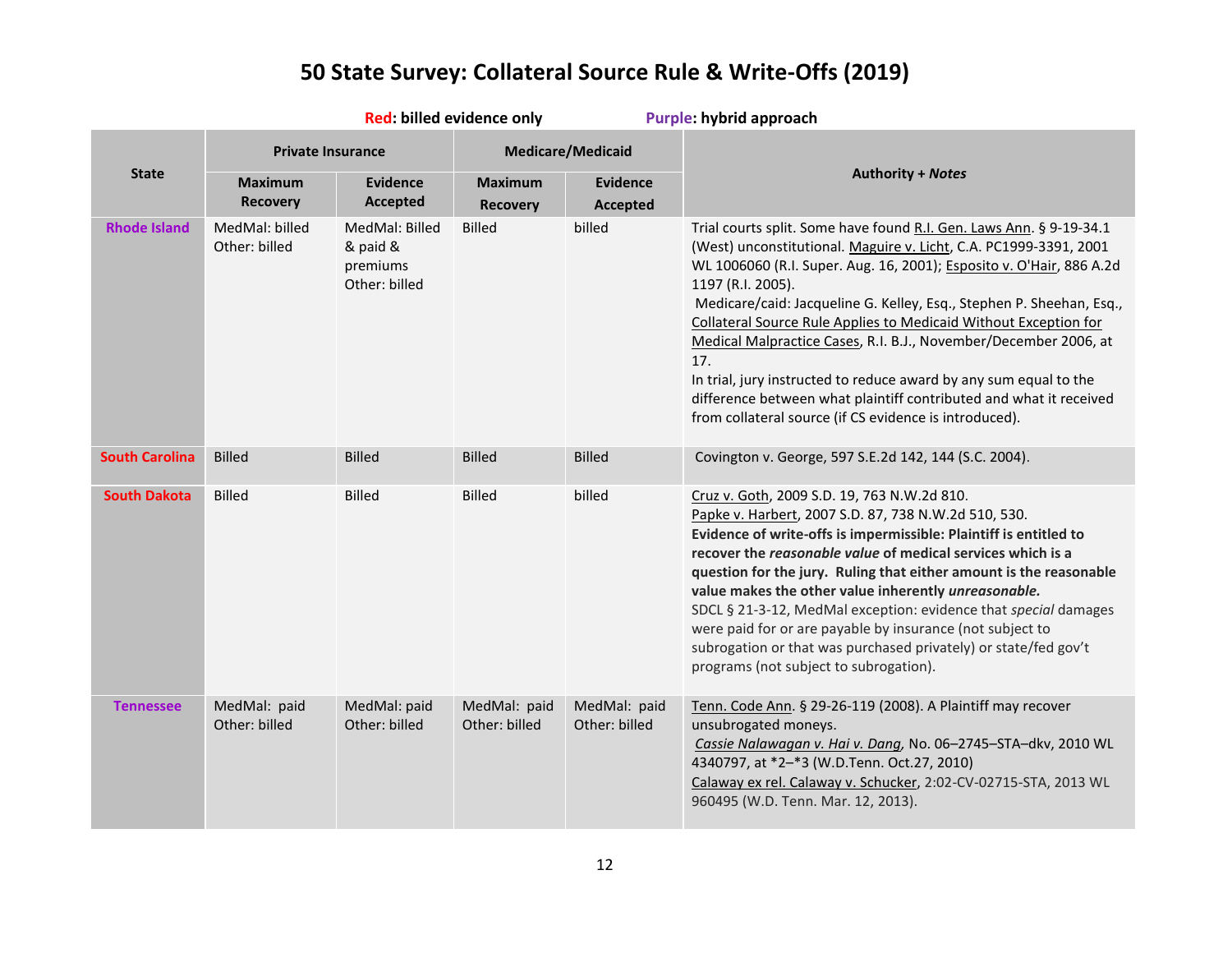| Red: billed evidence only |                                                                                               |                                              |                                                                                 |                                              | Purple: hybrid approach                                                                                                                                                                                                                                                                                                                                                                                                                                                                           |
|---------------------------|-----------------------------------------------------------------------------------------------|----------------------------------------------|---------------------------------------------------------------------------------|----------------------------------------------|---------------------------------------------------------------------------------------------------------------------------------------------------------------------------------------------------------------------------------------------------------------------------------------------------------------------------------------------------------------------------------------------------------------------------------------------------------------------------------------------------|
| <b>State</b>              | <b>Private Insurance</b>                                                                      |                                              | <b>Medicare/Medicaid</b>                                                        |                                              |                                                                                                                                                                                                                                                                                                                                                                                                                                                                                                   |
|                           | <b>Maximum</b><br><b>Recovery</b>                                                             | <b>Evidence</b><br>Accepted                  | <b>Maximum</b><br><b>Recovery</b>                                               | <b>Evidence</b><br>Accepted                  | <b>Authority + Notes</b>                                                                                                                                                                                                                                                                                                                                                                                                                                                                          |
| <b>Texas</b>              | Paid                                                                                          | Paid                                         | Paid                                                                            | paid                                         | Tex. Civ. Prac. & Rem. Code An § 41.0105 (West). Haygood v. De<br>Escabedo, 356 S.W.3d 390 (Tex. 2011), reh'g denied (Jan. 27, 2012).                                                                                                                                                                                                                                                                                                                                                             |
| <b>Utah</b>               | MedMal:<br>Billed + post-<br>verdict reduction<br>for unsubrogated<br>moneys<br>Other: billed | Evidence to<br>established<br>reasonableness | MedMal:<br>Billed + post-<br>verdict<br>reduction for<br>unsubrogated<br>moneys | Evidence to<br>established<br>reasonableness | Utah Code Ann. § 78B-3-405 (West).<br>Requested damages need only be "reasonable and necessary"<br>Gorostieta v. Parkinson, 17 P.3d 1110 (Utah 2000); Hansen v.<br>Mountain Fuel Supply Co., 858 P.2d 970, 981 (Utah 1993). What<br>evidence can be used to establish reasonableness has yet to be<br>determined, but a district court held in 2012 that only the billed<br>amount is permitted. Sanchez v. Cache Valley Specialty Hosp., LLC,<br>2012 WL 6057104 (Utah Dist. Ct.) (Trial Order). |
| <b>Vermont</b>            | <b>Billed</b>                                                                                 | <b>Billed</b>                                | <b>Billed</b>                                                                   | <b>Billed</b>                                | Windsor School Dist. v. State, 956 A.2d 528 (Vt. 2008).                                                                                                                                                                                                                                                                                                                                                                                                                                           |
| <b>Virginia</b>           | <b>Billed</b>                                                                                 | <b>Billed</b>                                | Billed, PAID in<br>federal court                                                | billed, PAID in<br>federal court             | Acuar v. Letourneau, 531 S.E.2d 316, 320 (Va. 2000); Va. Code Ann. §<br>8.01-35 (2008).<br>FEDERAL COURT: The collateral source rule does not apply to the<br>illusory "charge" of \$96,500.91 since that amount was not paid by<br>any collateral source. See McAmis v. Wallace, 980 F. Supp. 181 (W.D.<br>Va. 1997).                                                                                                                                                                            |
| <b>Washington</b>         | <b>Billed</b>                                                                                 | <b>Billed</b>                                | <b>Billed</b>                                                                   | <b>Billed</b>                                | Diaz v. State, 175 Wash. 2d 457, 285 P.3d 873 (2012) preempting<br>RCWA 7.70.080 (2006).                                                                                                                                                                                                                                                                                                                                                                                                          |
| <b>West Virginia</b>      | <b>Billed</b>                                                                                 | <b>Billed</b>                                | <b>Billed</b>                                                                   | billed                                       | Keesee v. General Refuse, Inc., 604 S.E.2d 449, 452 (W.Va. 2004).<br>Case law does not indicate that the court has evaluated the specific<br>issue of writeoffs and their implication under the CSR. State Farm<br>Mut. Auto. Ins. Co. v. Schatken, 230 W. Va. 201, 737 S.E.2d 229, 237<br>(2012).<br>Kenney v. Liston, 233 W.Va. 620 (2014). Collateral source rule<br>prohibited evidence of medical provider's discount of medical bills.                                                      |